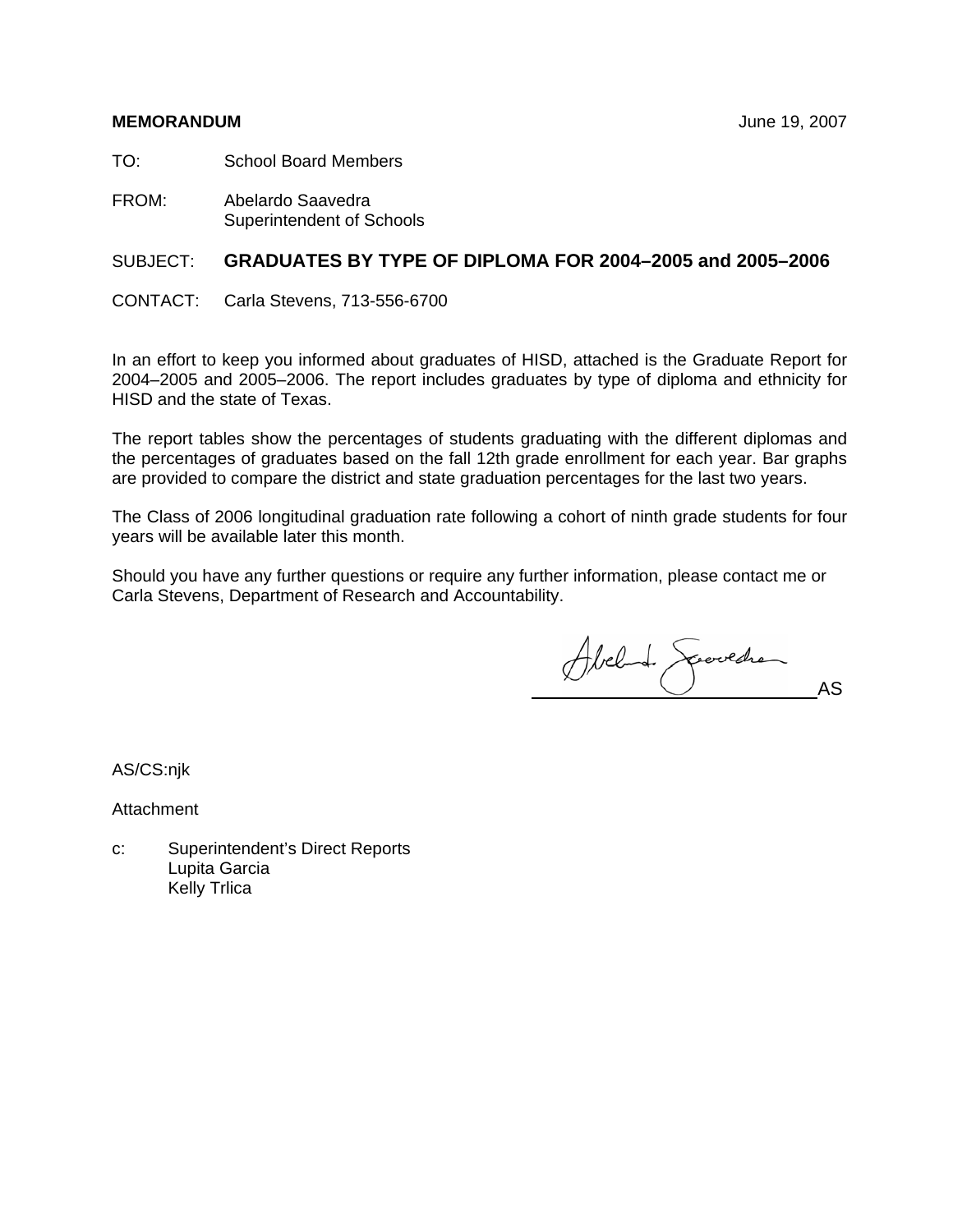## **Graduate Analysis**

This chart presents the percentages of seniors graduating within each subgroup. Percentages were calculated by dividing the number of graduates within a subgroup by the number of  $12<sup>th</sup>$  grade students in the same subgroup. The number of  $12<sup>th</sup>$  grade students was based on the PEIMS fall enrollment.





Note: Percentages based on fall  $12<sup>th</sup>$  grade enrollment and graduation status.

- HISD and Texas showed declines in the percentages of seniors graduating across races/ethnicities from 2004–2005 to 2005–2006. The decreases may be due to the passing standard for the graduating Class of 2006 increasing to one Standard Error of Measurement (SEM) compared to two SEMs for the Class of 2005 on the exit-level TAKS test.
- In 2004–2005, the percentages of HISD seniors graduating ranged from 100% for Native American students to 89% for Hispanic students. Texas percentages ranged from 102% for Native American students to 95% for Hispanic students.
- In 2005–2006, the percentages of HISD seniors graduating ranged from 96% for White students to 79% for African American students. Texas percentages ranged from 99% for Native American students to 87% for African American students.
- In HISD, decreases in the percentages of seniors graduating were as small as two percentage points for White students, while Native American and African American students had the largest declines of 20 percentage points and 13 percentage points, respectively.
- Texas decreases in the percentages of seniors graduating were also as small as one percentage point for White students. African American and Hispanic students had smaller declines than their HISD counterparts, with the largest Texas declines of nine percentage points and four percentage points, respectively.

<sup>■</sup> Total 日 African American ■ Asian ■ Hispanic ■ Native American ■ White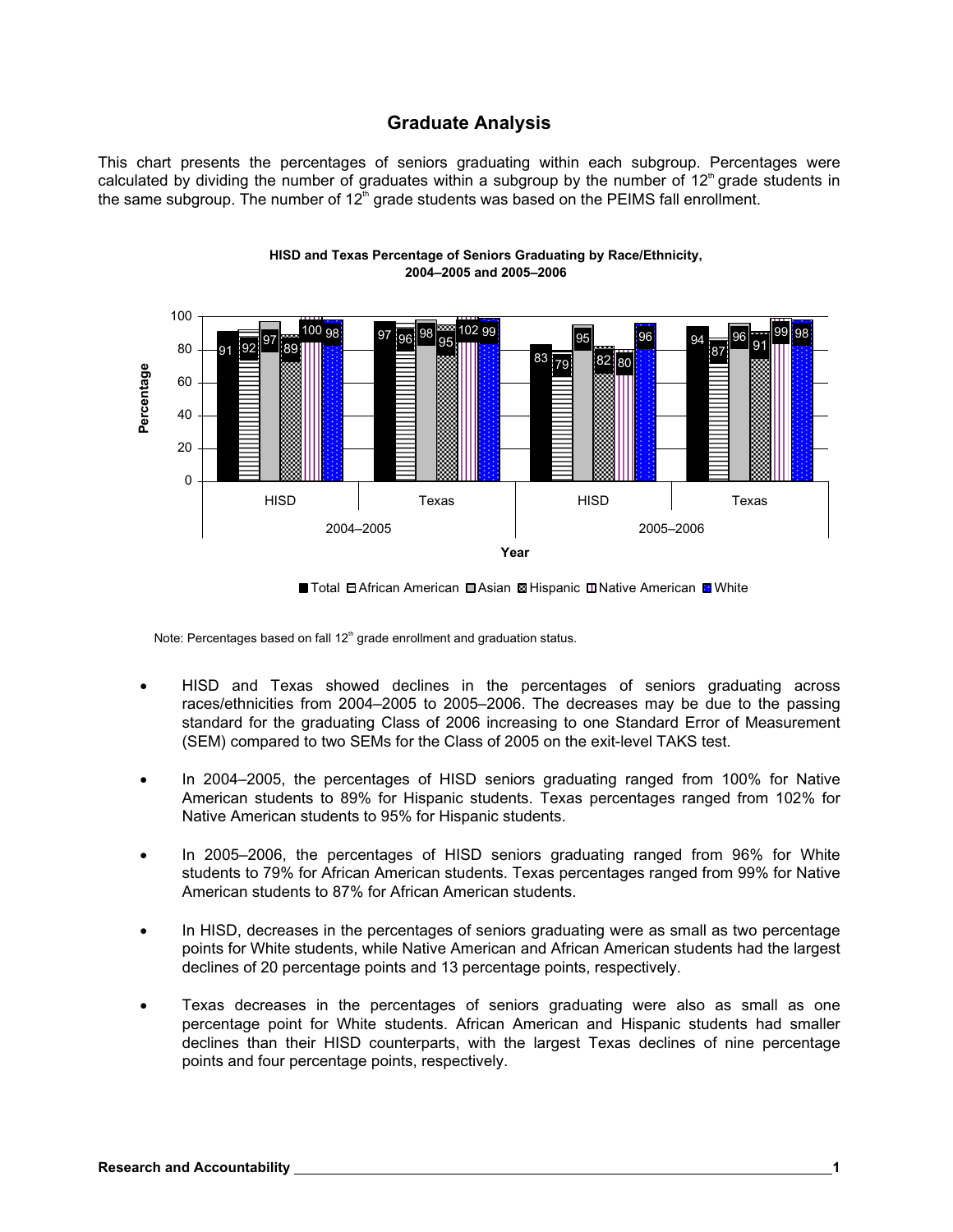The percentages of diplomas by type in this chart were calculated on the basis of all graduates. Individual Educational Plan (IEP) Completion and Regular/Minimum Graduation results were combined at the state level by TEA for 2005–2006. Results were aggregated in this report to make comparisons between HISD and the state across years.



**HISD and Texas Diplomas by Type and Year**

Note: IEP Completion and Regular/Minimum Graduation results were combined at the state level by TEA for 2005–2006. Results were aggregated in this report to make comparisons between HISD and the state across years.

- The largest percentage of HISD and Texas graduates received Recommended High School Program diplomas, followed by the IEP and Regular/Minimum Graduation, and the Distinguished Achievement Program diplomas in 2004–2005 and 2005–2006.
- The percentage of Texas graduates receiving Distinguished Achievement Program diplomas exceeded HISD by approximately six percentage points in 2004–2005 and 2005–2006.
- There were larger percentages of HISD students earning the Recommended High School Program diploma compared to Texas in both 2004–2005 and 2005–2006. The percentage of graduates receiving Recommended High School Program diplomas increased by 0.7 percentage point in HISD and 2.1 percentage points at the state level, from 2004–2005 to 2005–2006.
- The percentage of graduates receiving Individual Education Plan and Regular/Minimum Graduation diplomas decreased by 1.7 and 3.4 percentage points, respectively, at the district and state levels from 2004–2005 to 2005–2006.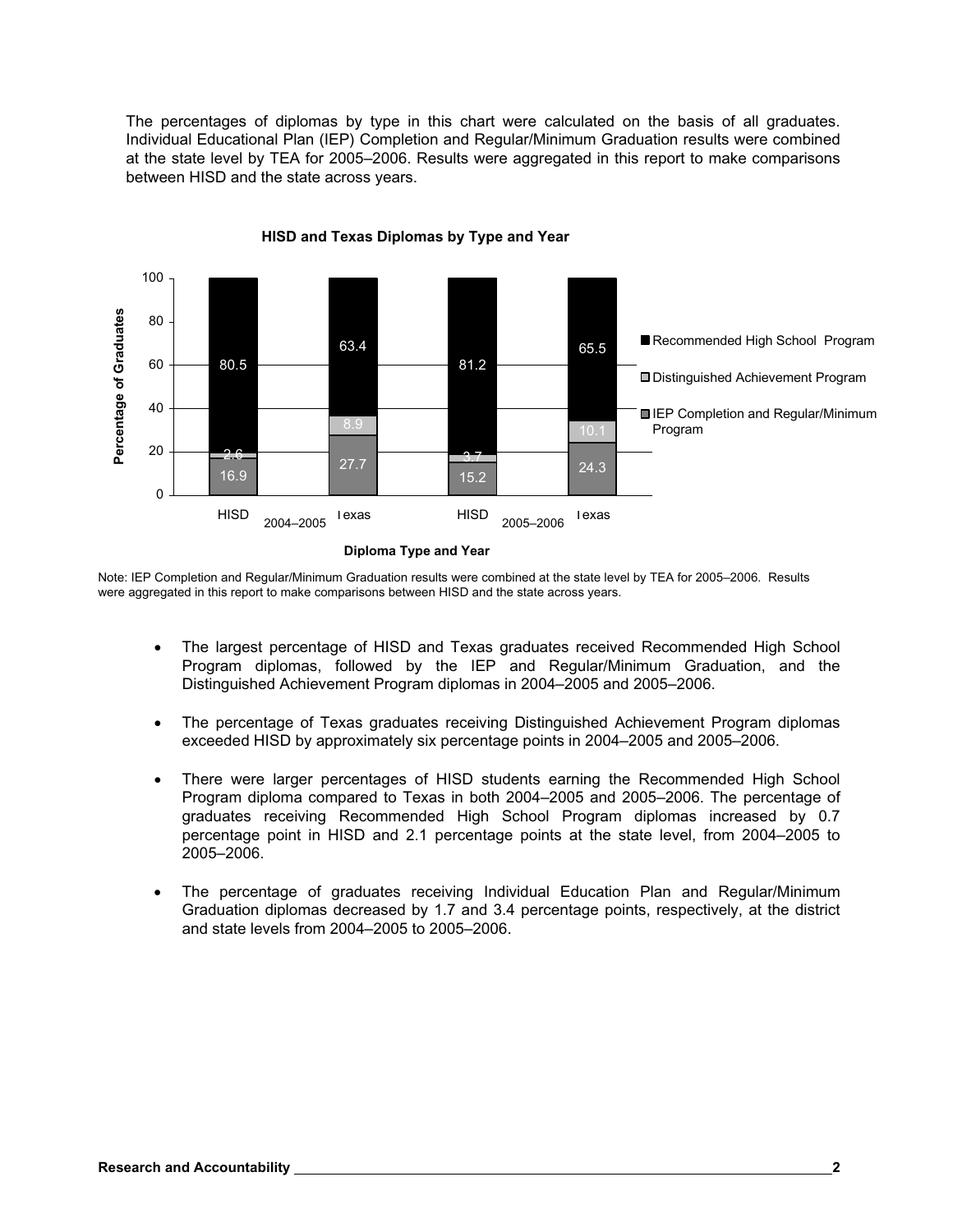The percentages of types of diplomas within each subgroup are presented in this chart. Together, the percentages of the three types of diplomas total 100% of the graduating students in a subgroup. IEP Completion and Regular/Minimum Graduation results were combined at the state level by TEA for 2005–2006. Results were aggregated in this report to make comparisons between HISD and the state across years.



#### **HISD and Texas Graduates by Type of Diploma and Race/Ethnicity, 2004–2005 and 2005–2006**

■ African American ■ Asian ■ Hispanic ■ Native American ■ White

Note: IEP Completion and Regular/Minimum Graduation results were combined at the state level by TEA for 2005–2006. Results were aggregated in this report to make comparisons between HISD and the state across years.

- Across all subgroups, the highest percentage of students achieved the Recommended High School Program diploma over the other types of diplomas offered. Additionally, the percentages were higher for HISD compared to the state for each student group.
- The percentage of IEP Completion and Regular/Minimum Graduation diplomas were lower in HISD than Texas. This occurred among all subgroups in both 2004–2005 and 2005–2006.
- For both the state and the district, the group with the largest percentage of graduates with an IEP Completion or Regular/Minimum Graduation diploma was the African American student group.
- Asian students had the highest percentage among student groups receiving the Distinguished Achievement Program diploma for both HISD and the state.
- For HISD, the groups with the largest percentage receiving the Recommended High School Program diploma were the Hispanic and Native American students. For Texas, the largest percentages were the Asian and Hispanic student groups.